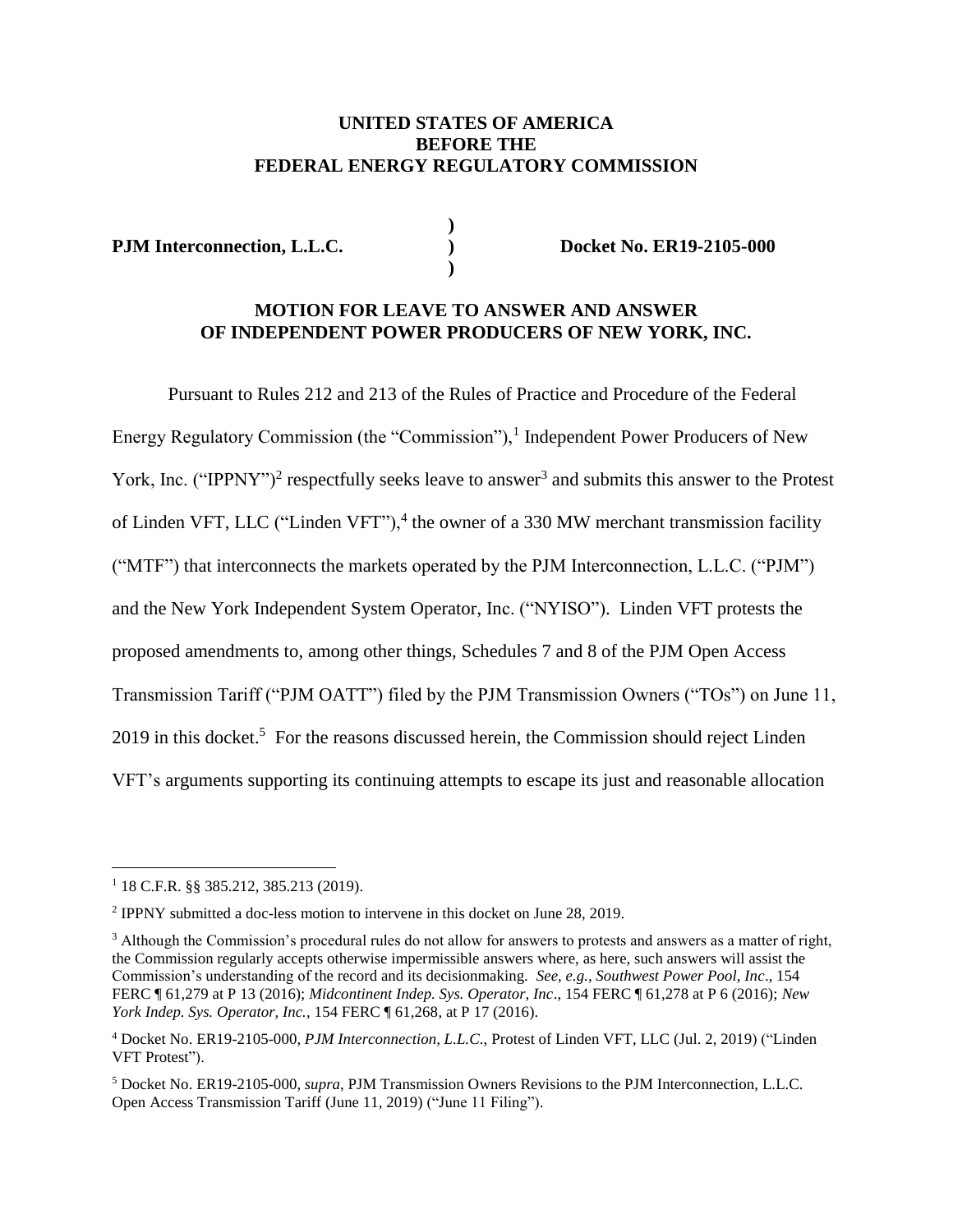of costs to provide it with transmission service, including PJM's Regional Transmission Expansion Plan ("RTEP") project costs, while continuing to reap the benefits of using its MTF to allow its customers to deliver energy and installed capacity ("ICAP") over its MTF to the NYISO.

## **I. MTFS SHOULD BE CHARGED THEIR FAIR ALLOCATION OF RTEP COSTS IF THE TRANSMISSION SERVICE THEY TAKE ALLOWS THEM TO DELIVER ENERGY AND ICAP TO NYISO.**

The PJM TOs' proposed amendments would, among other things, update the existing rate for Firm Point-to-Point Transmission Service to the Border of PJM ("Border Rate"), which has been frozen since 2004, to reflect changed circumstances, including the addition of new PJM Transmission Owners and the growth and enhancement of the PJM Transmission System. Specifically, the proposed amendments require Border Rate customers to pay their respective share of Transmission Enhancement Charges ("TECs"), which are charges for transmission facilities constructed pursuant to the PJM's RTEP assessed under Schedule 12 of the PJM OATT. The PJM TOs explain that network customers have been cross-subsidizing external transactions because the Border Rate has not been updated to reflect these new charges. 6 As the Long Island Power Authority ("LIPA") notes in its protest, "[t]hese RTEP project costs are the principle source of new project costs that the PJM TOs now seek to incorporate into the Border Rate."<sup>7</sup> The proposed amendments also clarify that Point-to-Point Service to MTFs providing service to a neighboring region constitutes "service at the Border of PJM."<sup>8</sup>

<sup>&</sup>lt;sup>6</sup> June 11 Filing at 2.

<sup>7</sup> Docket No. ER19-2105-000, *supra*, Motion to Intervene and Protest of Long Island Power Authority (July 2, 2019), at 4, n. 6.

<sup>8</sup> June 11 Filing at 11.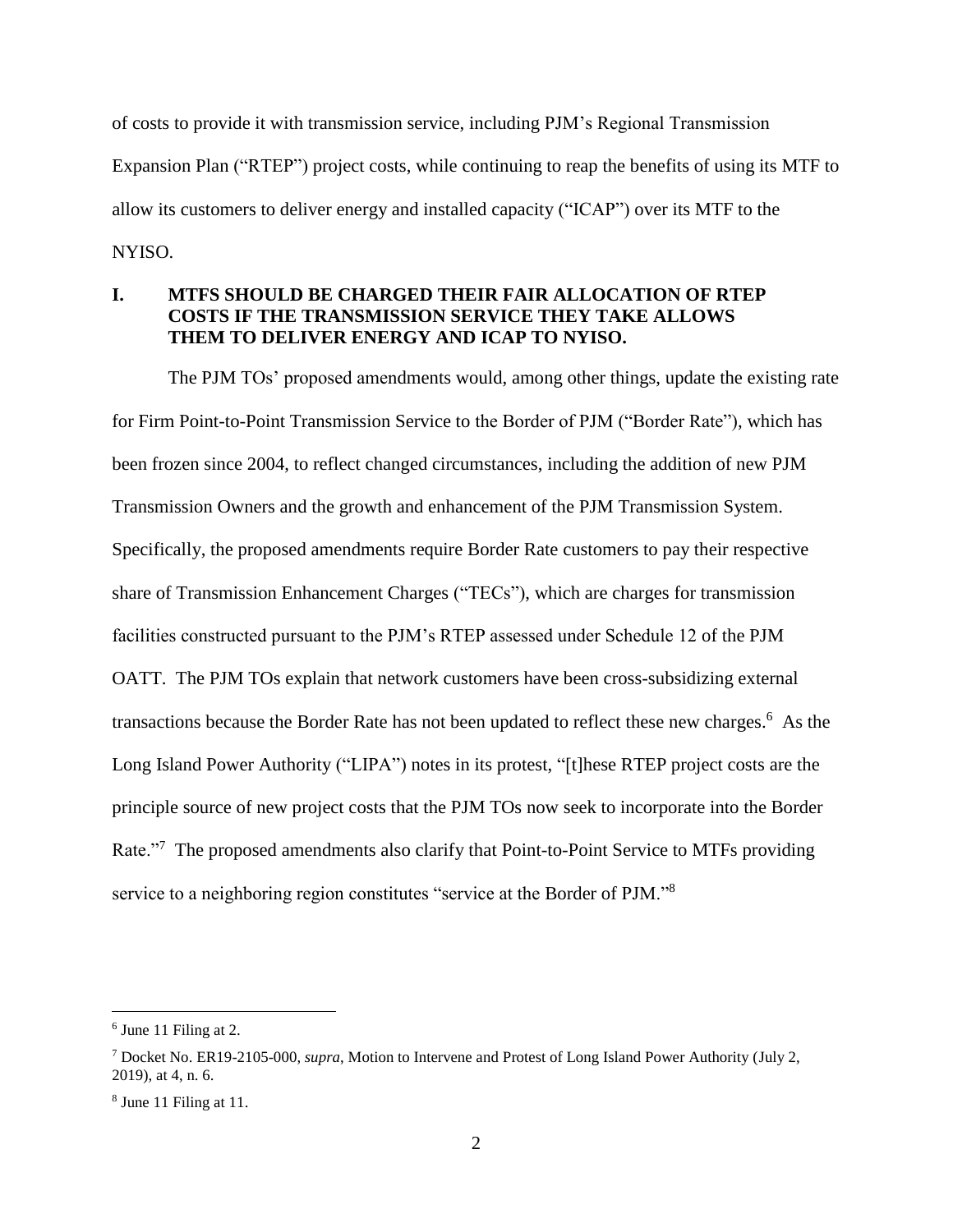The PJM TOs' proposal to update the Border Rate appears intended to require MTFs that have been able to avoid their fair allocation of RTEP costs by taking service through a rate that has not been updated in many years to pay such costs. There are currently three MTFs with direct connections between PJM and the NYISO markets, the Linden VFT facility, the Neptune line between New Jersey and Long Island and the Hudson Transmission Partners ("HTP") line between New Jersey and New York City. The service secured and the rate paid by MTFs to be eligible to deliver ICAP into the NYISO markets–and, more specifically, Linden VFT's various machinations all with the aim of seeking to evade its fair allocation of costs for the transmission service it receives–have been the subject of extensive and still unresolved litigation that has now come full circle with the PJM TOs' proposal in this proceeding to update the Border Rate.

As Linden VFT itself has repeatedly recognized, service to its customers over its facility involves two paths.<sup>9</sup> The first path goes between a point in PJM to the PJM side of the MTF and the second path goes between the MTF and the New York border. Initially, all three MTFs provided service to customers that utilize their facilities by securing Firm Transmission Withdrawal Rights ("TWRs") from the MTF to the New York border which were married together with firm Point-to-Point service from locations within PJM to the PJM side of the MTF. As part of holding the Firm TWRs, the MTFs contributed to paying for the cost of transmission investments on the PJM system that were necessary to serve the MTF's firm load, including RTEP costs charged pursuant to Schedule 12 of the PJM OATT. However, in an attempt to avoid incurring RTEP costs that were deemed to be accurately assigned to them as reflected by the outcome of a failed litigation strategy on their part to avoid these costs in the first instance on

<sup>9</sup> Docket No. EL17-90-000, *Linden VFT, LLC v. Pub. Serv. Elect. and Gas Co. et al*., Answer of Linden VFT, LLC (Nov. 13, 2017) at 4-5.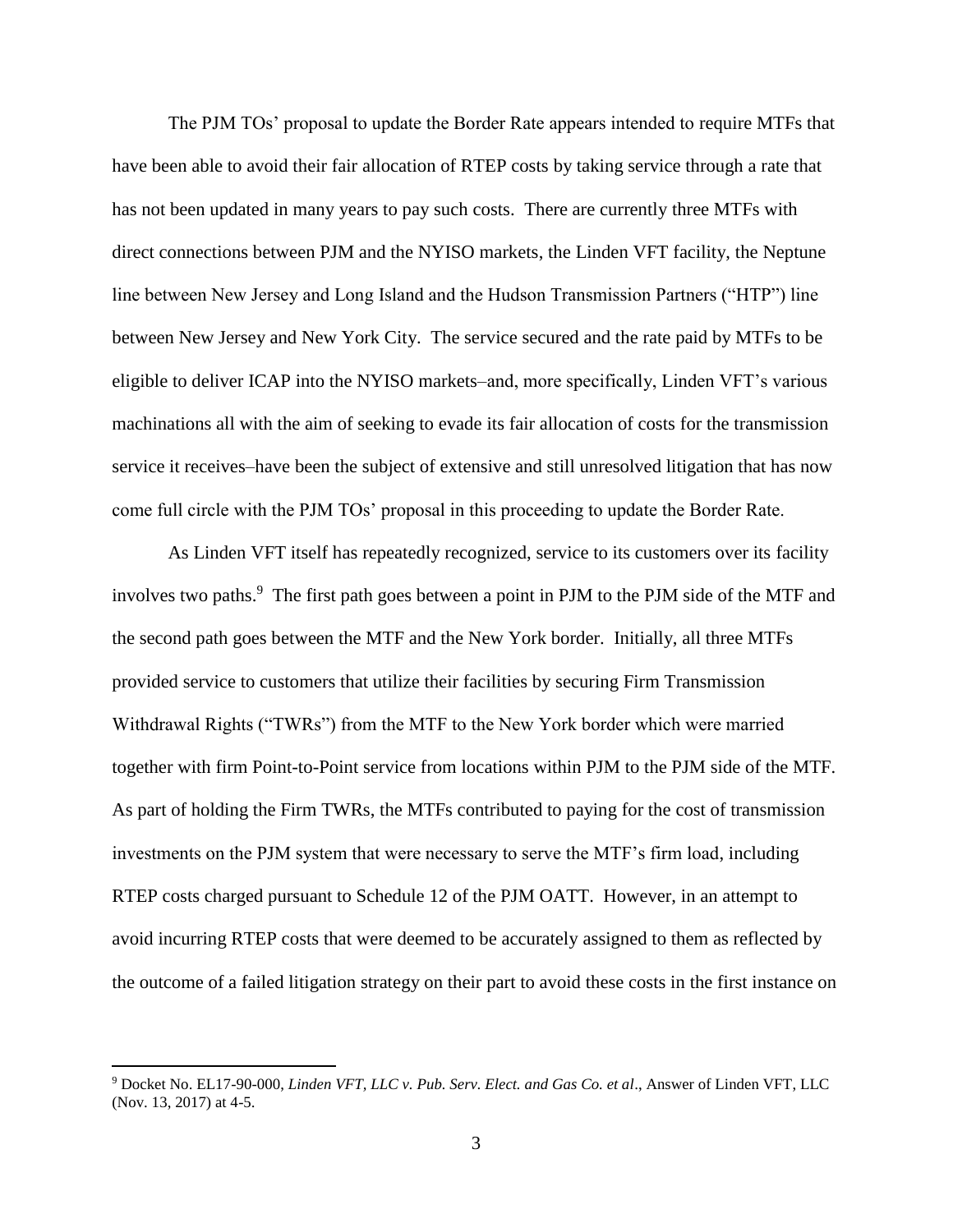this point, both Linden VFT and HTP then sought to convert their Firm TWRs across Path 2 to Non-Firm TWRs, service acknowledged by them to be of a lower level so that PJM would no longer have any obligation to plan its system for their MTFs and, as a corollary, the MTFs would no longer be held responsible for RTEP transmission upgrade costs.<sup>10</sup> In granting these proposals, the Commission specified that Linden VFT and HTP would, by definition, receive a less reliable form of service if they ultimately elected to surrender their Firm TWRs in favor of Non-Firm TWRs.<sup>11</sup>

Both Linden VFT and HTP subsequently elected to surrender their Firm TWRs over the second path from their MTFs to the New York border at the beginning of 2018 and instead take Non-Firm TWRs. As the result of their actions, transmission service from these MTFs to the New York border utilizing these MTFs became non-firm.<sup>12</sup> As reflected in its protest filed in this proceeding, Linden VFT has been purchasing firm Point-to-Point transmission service under PJM Rate Schedule 7 at the Border Rate since that time—a rate demonstrated in the June 11 Filing to be substantially outdated.<sup>13</sup> Also as a result of their actions, these MTFs avoided paying their fair share for the recent transmission investment of serving them as firm load and

<sup>10</sup> Docket No. EL17-90-000, *supra*, Complaint (Sept. 18, 2017) ("Linden VFT Complaint"), at 18–19 (acknowledging a generator taking non-firm service (i.e., an energy only service) is only "eligible to deliver its output on an as-available basis of transmission capacity," which means that "no upgrades for the delivery of power, the reduction of congestion or the mitigation of transmission overloads is necessary for such service," and establishing that "[t]here simply is no dispute that conversion of TWRs from Firm to Non-Firm reduces the impact on the PJM transmission system because, as is the case with all types of firm service, Firm TWRs require PJM to plan for power withdrawal at a designated point of interconnection without regard to levels of congestion.").

<sup>11</sup> *Linden VFT, LLC v. Pub. Serv. Elec. & Gas Co. & PJM Interconnection, L.L.C*., 161 FERC ¶ 61,264, at P 25 (2017), *settlement judge procedures established*, 164 FERC ¶ 61,034 (2018); *PJM Interconnection, L.L.C*., 161 FERC ¶ 61,262, at P 43 (2017), *settlement judge procedures established*, 164 FERC ¶ 61,034 (2018).

 $12$  At this juncture, service over the HTP MTF remains subject to buyer side mitigation Offer Floor requirements. HTP has not elected to purchase Firm Point-to-Point transmission service.

<sup>13</sup> *See* Linden VFT Protest at 4.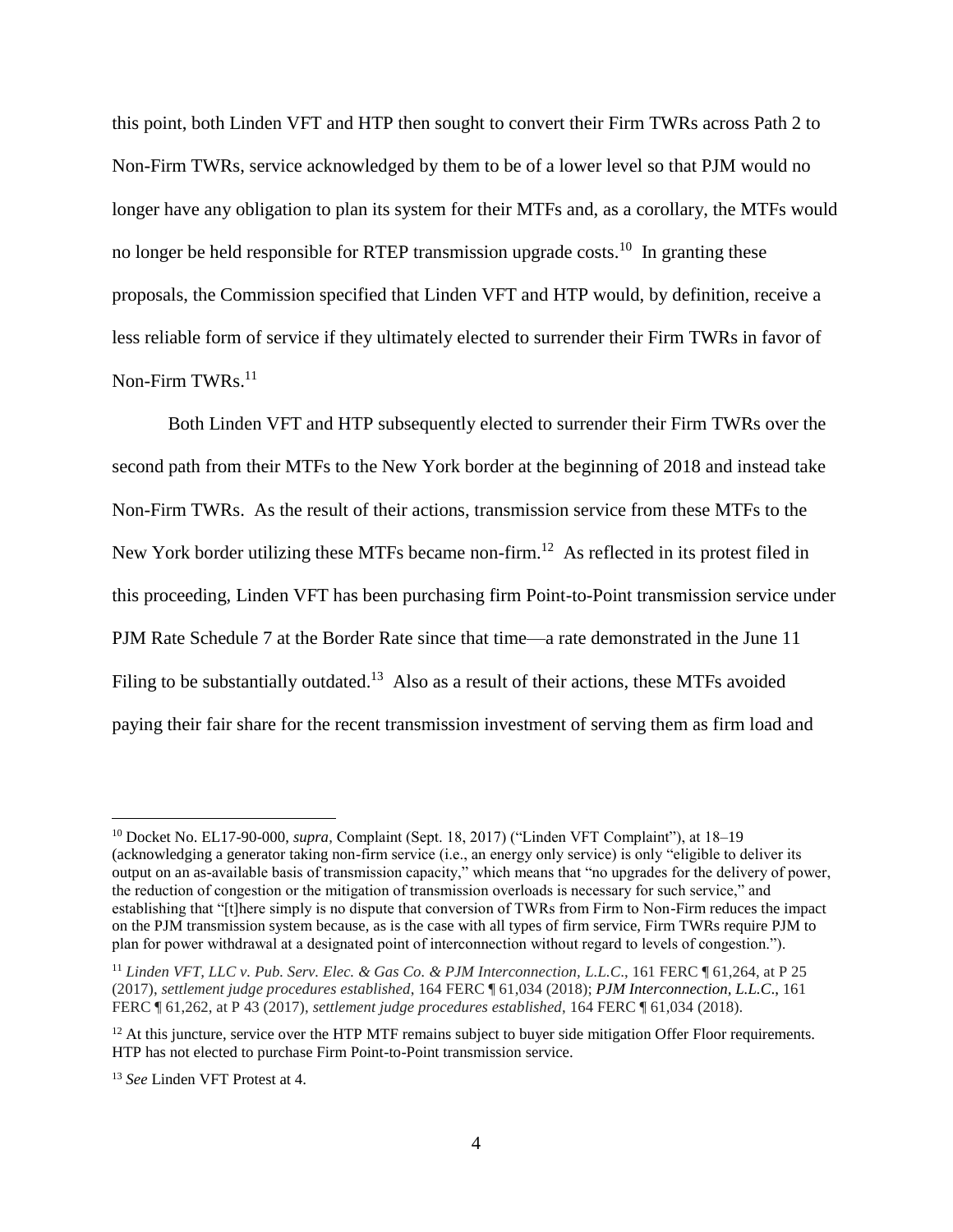instead Linden VFT continued being treated as firm load while only paying a Point-to-Point rate that had not been updated since 2004.

Notwithstanding the significant change and non-firm nature of the service available over its second path, the NYISO has erroneously continued to permit ICAP sales to New York over the Linden VFT MTF. To correct this error, IPPNY filed a complaint with the Commission challenging the ongoing adequacy of ICAP service over the Linden VFT MTF in light of Linden VFT's decision to elect Non-Firm TWRs.<sup>14</sup> As demonstrated in the IPPNY Complaint and its answers in the IPPNY Complaint Proceeding, service is no longer firm over the Linden VFT MTF, and thus, the NYISO erred in continuing to permit ICAP sales to be made to New York over this facility.

Important to consideration of the issues presented in this proceeding, in response to the IPPNY complaint, Linden VFT asserted that it received the same level of firm service utilizing firm Point-to-Point transmission service as the firm service provided to native load.<sup>15</sup> Based on that fact, Linden VFT argued that it continued to meet the NYISO's eligibility requirements for its MTF to be used to deliver ICAP to New York. In so doing, Linden VFT conveniently omitted any reference to its own admissions in the earlier proceedings that moving to Non-Firm TWRs meant it would willingly be accepting a lower form of service.<sup>16</sup> Also convenient for Linden VFT, it would subsequently be treated as firm load while no longer paying its share of the costs of transmission investment in PJM, including RTEP costs, to serve firm load.

<sup>14</sup> Docket No. EL18-189-000, *Indep. Power Producers of N.Y. v. N.Y. Indep. Sys. Operator, Inc*., Complaint Requesting Fast Track Processing (July 31, 2018) (the "IPPNY Complaint Proceeding" and "IPPNY Complaint," respectively).

<sup>15</sup> Docket No. EL18-189-000, *supra*, Protest of Linden VFT, LLC (Aug. 20, 2018) at 4, 10; Docket No. EL18-189- 000, *supra*, Answer of Linden VFT, LLC (Sept. 20, 2018) at 8 (asserting that MTFs with firm Point to Point transmission service, like the Linden VFT MTF, are subject to curtailment by PJM equal to load).

<sup>16</sup> Linden VFT Complaint at 18–19.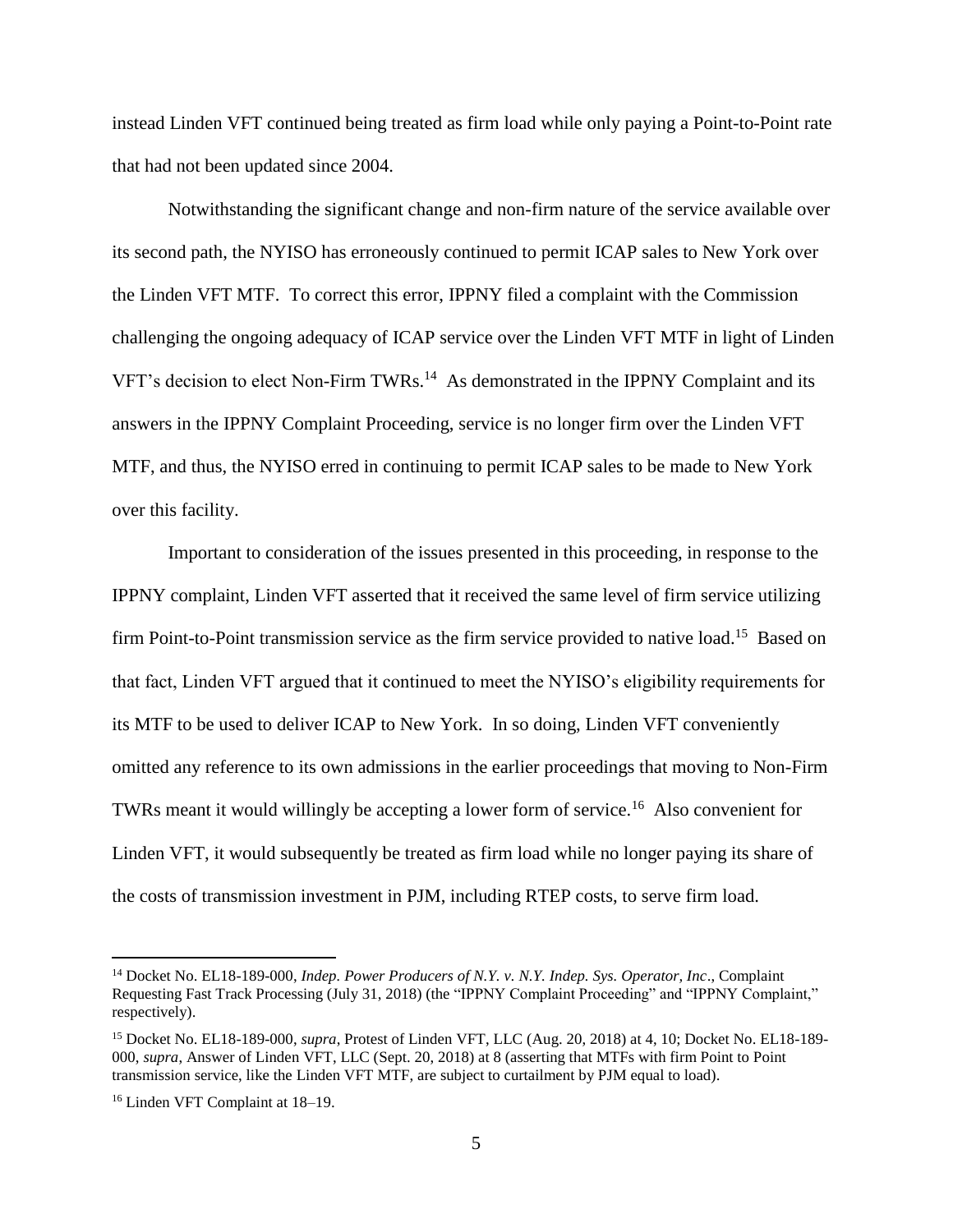Assuming, *arguendo*, that an MTF with Non-Firm TWRs can deliver energy and ICAP from PJM to New York using Firm Point-to-Point Border service just as it did with Firm TWRs, it would effectively mean that Linden VFT's and HTP's conversion from Firm TWRs to Non-Firm TWRs was merely a change in name of the same service. This change in service has allowed Linden VFT to avoid the RTEP costs by taking the Firm Point-to-Point Border service at a Border Rate that has been frozen since 2004, long before the RTEP project costs were incurred or other major system changes took place on the PJM system. IPPNY believes, as LIPA stated in its protest, that the intent of the TOs' June 11 Filing to update the Border Rate is to ensure that MTFs that have relinquished their Firm TWRs pay their fair share of RTEP and other costs.<sup>17</sup>

IPPNY's Complaint remains pending before the Commission at this time. IPPNY continues to take the position that firm Point-to-Point transmission service over the first path is insufficient to make ICAP deliveries to New York over the Linden VFT MTF. However, should, *arguendo*, an MTF without Firm TWRs be permitted to deliver ICAP to New York based on paying a firm Point-to-Point rate at the Border, the Commission must, at a minimum, require that the MTF pay its fair share of RTEP and other costs as it would pay if it had Firm TWRs.

### **II. LINDEN VFT'S ARGUMENTS THAT IT SHOULD CONTINUE TO AVOID ITS FAIR ALLOCATION OF RTEP COSTS ARE WITHOUT MERIT.**

### **A. The Commission Should Reject Linden VFT's Argument That It Should Not Be Charged RTEP Costs Because the Border Rate Service It Takes Is A Lower Level Service Than Native Load Service.**

In its protest, Linden VFT once again seeks to evade incurring transmission service costs for firm service to serve its firm load. Specifically, having argued in the IPPNY Complaint Proceeding that firm Point-to-Point transmission service was adequate to permit ICAP deliveries

<sup>&</sup>lt;sup>17</sup> While IPPNY supports modifying the PJM OATT to ensure that MTFs are fairly and appropriately allocated RTEP costs, IPPNY takes no position on whether the specific proposals in the June 11 Filing achieve this.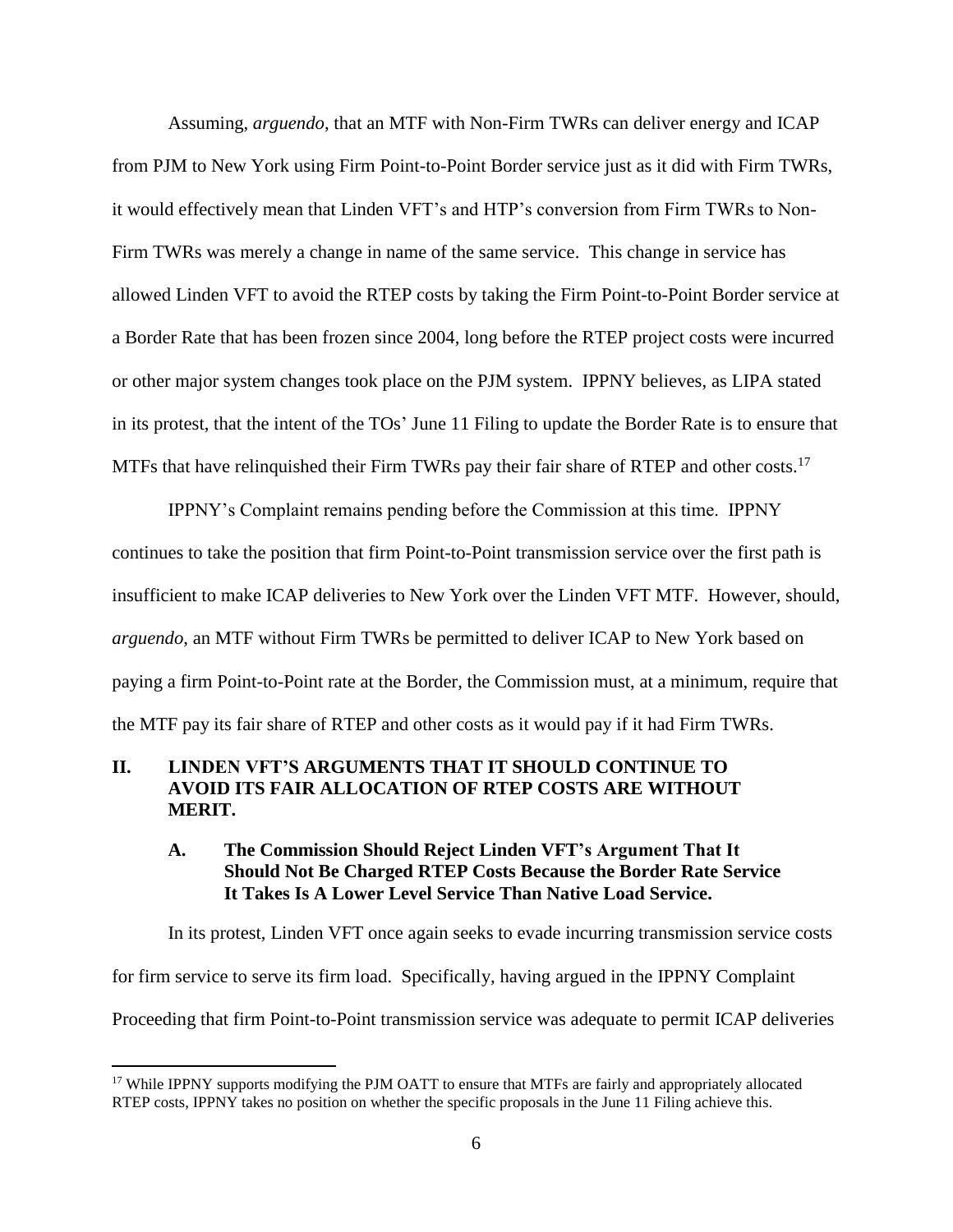to NYISO because it was equivalent to the firm service provided to PJM native load customers, Linden VFT now shifts gears and asserts that native load service "is unquestionably more valuable than firm point-to-point service" because it is more flexible, only one customer is currently taking service over its facility and the low voltage system is not currently being accessed in conjunction with the use of its facility.<sup>18</sup> On these bases, Linden VFT argues that the Border Rate should not be updated to incorporate the RTEP and other system costs that comprise the 2019 revenue requirements of the PJM system.

Initially, it must be noted that, while Linden VFT may have one customer using its MTF at this time, the identities and geographic locations of its customers can certainly change over time. The Border Rate must be robust enough to ensure that the associated transmission service is priced to adequately account for such changes.

Moreover, in a series of proceedings, Linden VFT unjustifiably but deftly has sought to avoid incurring legitimate costs for using the PJM system to serve its firm load and export ICAP from PJM to NYISO. First, when the costs attributed to its Firm TWRs were adjusted upward to account for new transmission upgrades associate with RTEP projects, Linden VFT voluntarily surrendered those rights and went forward paying a lower Border Rate for firm Point-to-Point transmission service in lieu of continuing to pay for its Firm TWRs. When IPPNY challenged its eligibility to continue to sell ICAP to New York because Linden VFT had relinquished its Firm TWRs, Linden VFT argued its MTF received firm service equivalent to the service provided to native load customers and therefore could continue to deliver ICAP to NYISO. Now that the PJM TOs have justifiably sought to update the Border Rate to reflect the changes to the PJM system over the past 15 years, Linden VFT attempts to differentiate the transmission service it is

<sup>18</sup> Linden VFT Protest at 12.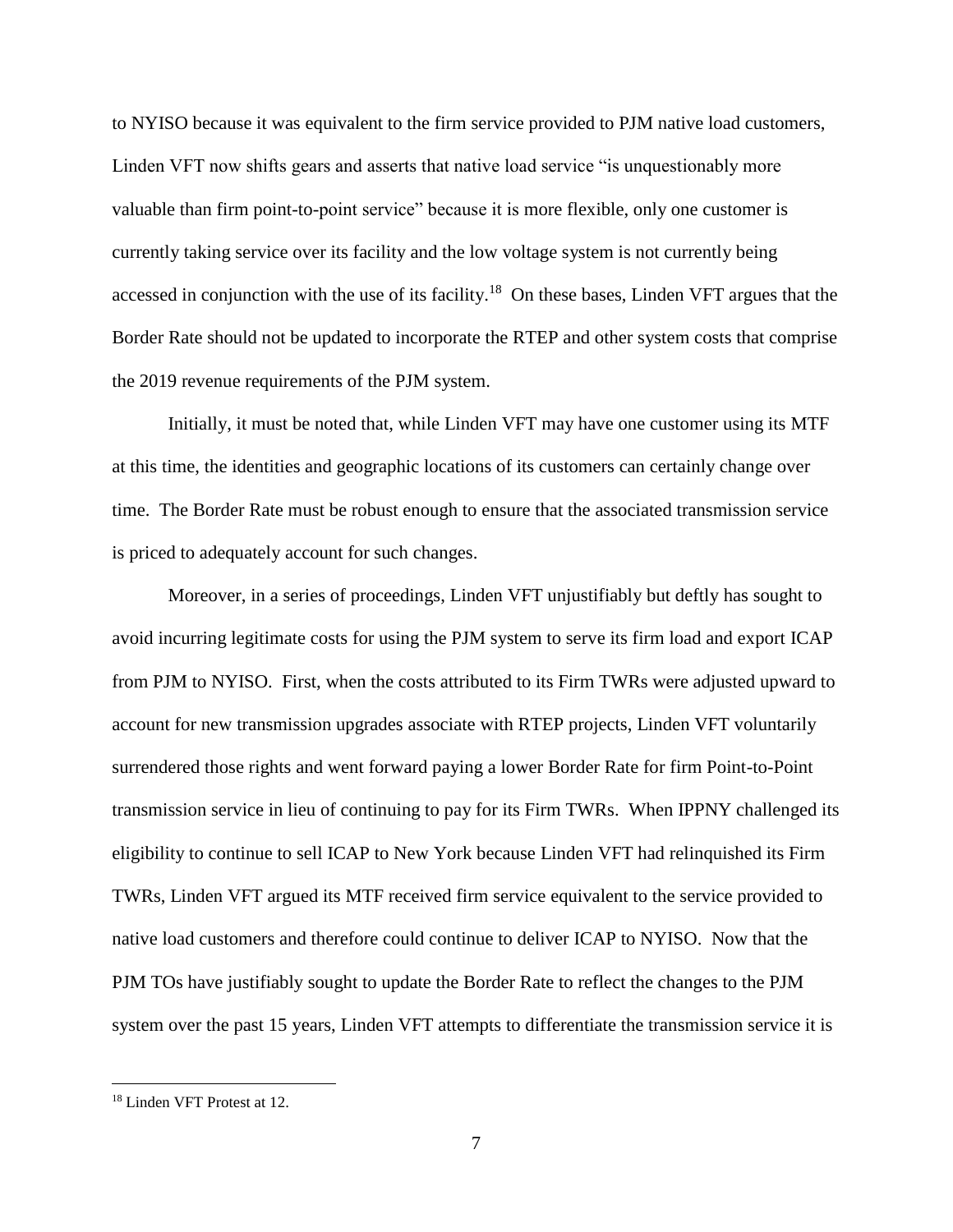receiving. Linden VFT, however, cannot have it both ways. To receive a firm service that is equivalent to the firm service provided to native load customers, it must be required to incur the associated costs, updated to reflect 2019 system conditions.

### **B. The Commission Should Reject Linden VFT's Argument That The Proposed Updated Border Rate Will Harm Its Business.**

Linden VFT argues that the PJM TOs' proposal to update the Border Rate to reflect the revenue requirement for the PJM system in 2019, not 2004, "would result in Linden VFT being charged approximately \$16 million per year in Border Rate charges, which is simply untenable, given Linden VFT's financial profile."<sup>19</sup> Per Linden VFT, the "rate shock" from increasing its annual charge from approximately \$6 million to this new level will cause it to "either become insolvent or be forced to fundamentally change its business model."<sup>20</sup> Here too, Linden VFT's claims lack merit.

Linden VFT received Commission authorization to surrender its Firm TWRs at the beginning of 2018. Thus, its current business model utilizing firm Point-to-Point transmission service at the Border Rate has only been in place for less than year and a half. Moreover, as reflected in the June 11 Filing, Linden VFT has been on notice over essentially that entire period of time that the PJM TOs were reviewing the adequacy of the existing Border Rate.<sup>21</sup> In addition, while Linden VFT suggests that updating the Border Rate to reflect the existing revenue requirement for the PJM system will lead to MTFs subsidizing native load customers, the facts appear to reveal that Linden VFT has it backwards. By paying a rate that does not

<sup>19</sup> *See* Linden VFT Protest at 15.

<sup>&</sup>lt;sup>20</sup> *Id.*; see also *id.* at 3 (reporting that an updated Border Rate to reflect existing revenue requirements on the PJM system would mean its financial situation would "becom[e] even more dire.").

<sup>&</sup>lt;sup>21</sup> *See* June 11 Filing at 6 & n.27 (highlighting, in February 2018, the PJM TOs had notified the Commission that they were reviewing the structure of this rate).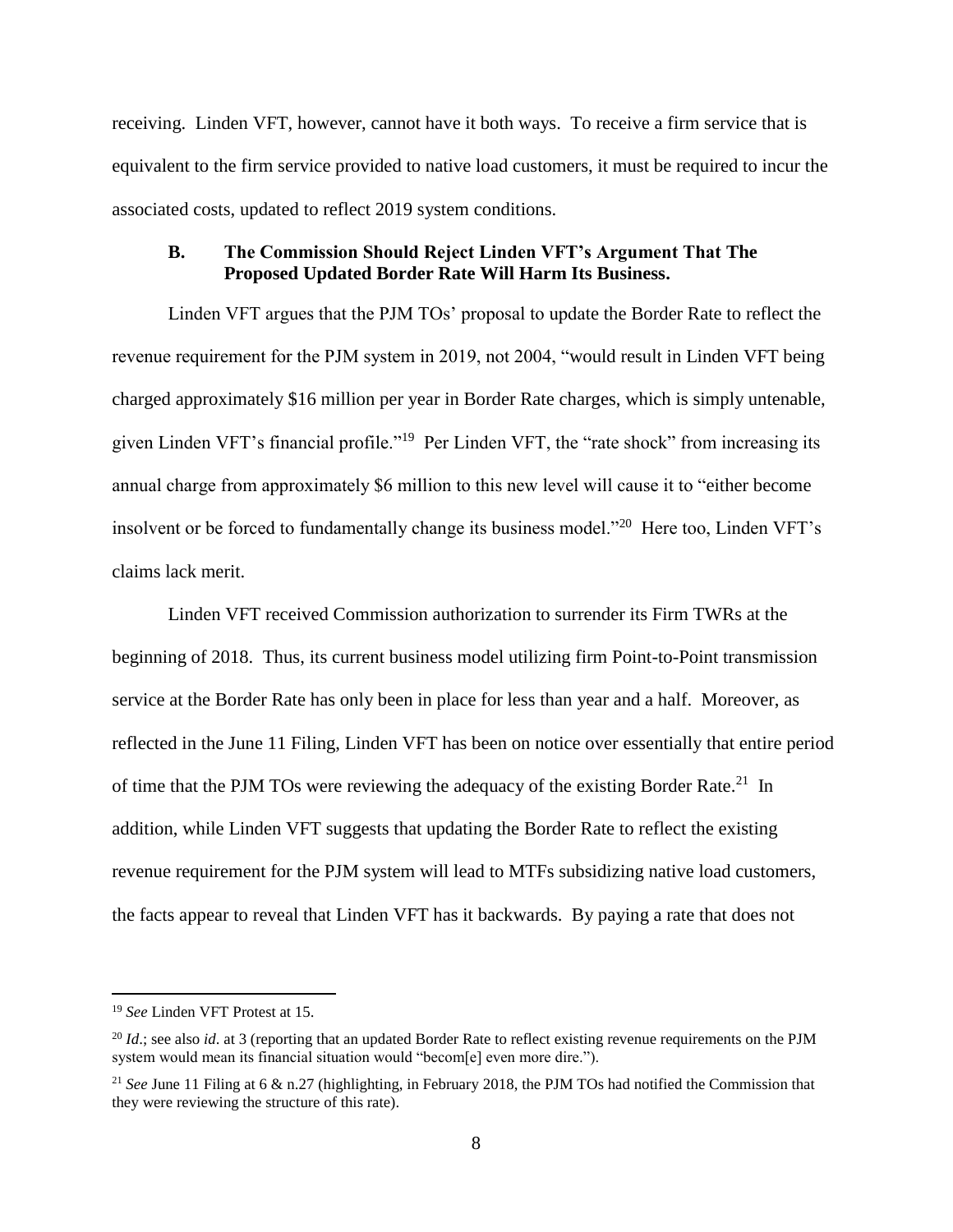reflect the addition of Transmission Owners to the PJM footprint or growth and enhancements made since 2004, it is actually PJM native load customers who have been subsidizing the MTFs that provide service to a neighboring region and will continue to do so absent action by the Commission to correct this inequity. As IPPNY established in the IPPNY Complaint Proceeding, permitting ICAP sales over the Linden VFT to New York is artificially increasing ICAP prices in PJM to the detriment of PJM consumers.<sup>22</sup> Failing to charge the MTFs a rate that reflects the cost of transmission service further harms PJM consumers by forcing them to pay artificially higher transmission service costs.

As a merchant participant in the competitive wholesale electric markets, Linden VFT agreed to bear the risk that its business model may not prove to be viable. Indeed, arbitrarily limiting Linden VFT's transmission service costs will force other native load customers to pay more for services from which Linden VFT is using and benefitting. In addition, failing to charge Linden VFT its appropriate firm transmission costs will artificially suppress ICAP prices in New York to the detriment of suppliers that may otherwise be economic or that should be receiving a higher payment reflective of the value of ICAP on the New York system. The fact that Linden VFT's MTF may ultimately be uneconomic under current market conditions simply means that other entities should provide ICAP to New York until such time that the price rises to a level that permits Linden VFT to pay its transmission service costs and provide ICAP over its MTF to New York.

<sup>22</sup> IPPNY Complaint at 20.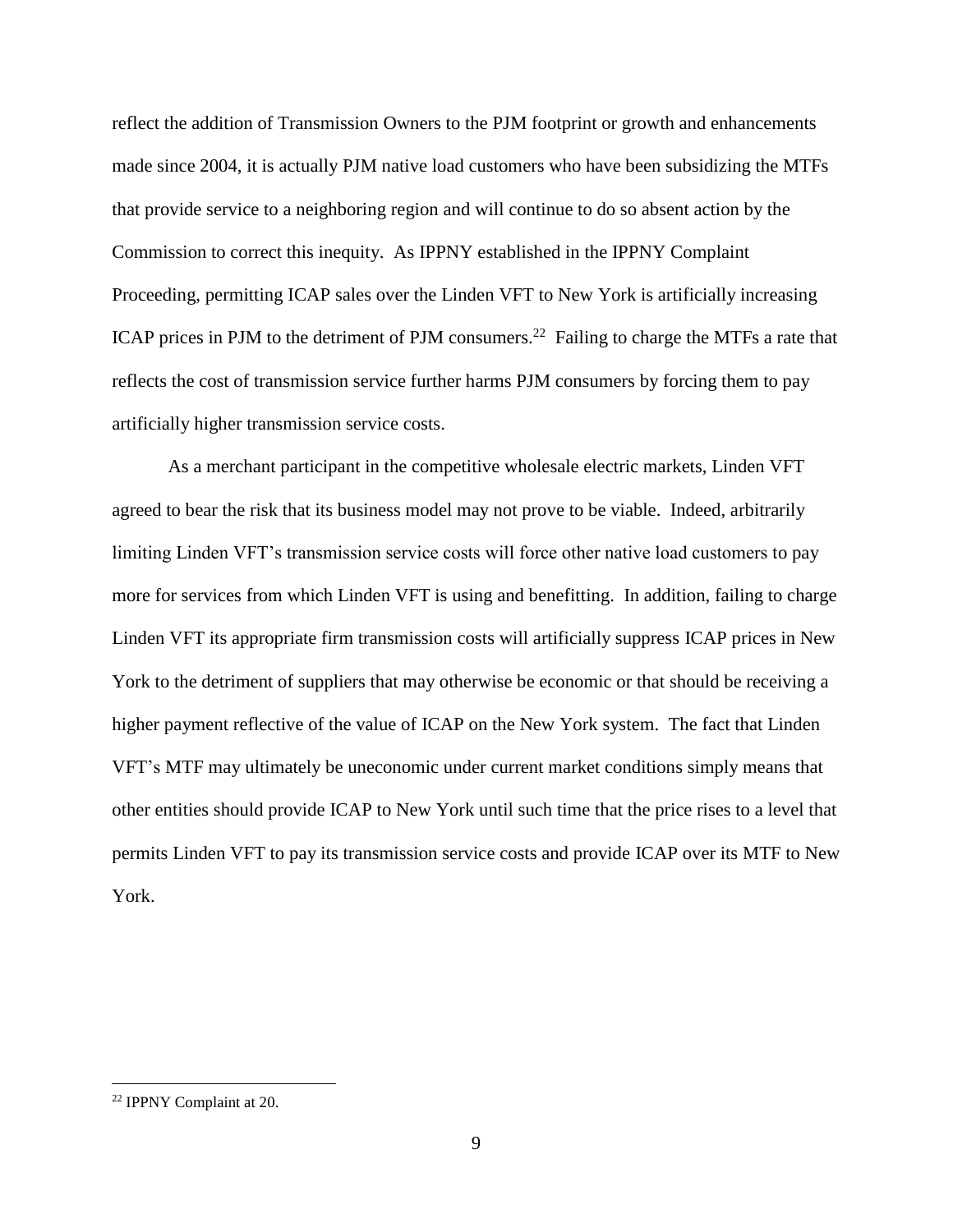#### **C. The Commission Should Reject Linden VFT's Argument That The Border Rate Should Be Eliminated.**

In addition to challenging whether the PJM TOs should be permitted to update the Border Rate so that it may reflect the existing revenue requirements of the PJM system, Linden VFT also takes the more extreme position that the Border Rate should be eliminated altogether.<sup>23</sup> Pointing to the fact that the Commission has previously focused on seams between regions, Linden VFT first argues that "the Border Rate creates an inefficiency in the wholesale electricity marketplace by imposing a barrier on the most efficient flow of energy and capacity between RTOs."<sup>24</sup> Linden VFT further suggests that the fact that the Commission permitted NYISO and PJM to engage in the Operational Base Flow ("OBF") operating practice and to supply 400 MW of energy to each other depending on system conditions also supports eliminating the Border Rate. Both arguments are red herrings.

While it is true that the Commission previously has focused on the elimination of through and out charges to prevent transactions from incurring a double payment (once in the region being exited and again in the region being entered), this issue is not implicated by the ICAP service in question between PJM and New York. Entities taking firm Point-to-Point transmission service are *modeled as loads* in PJM planning studies. In any event, border charges are assigned to energy transfers which can occur over the Linden VFT MTF when they are economic based on their bids and can be accommodated by the system. ICAP sales are not required to permit such transactions. Thus, rather than being an administrative fee tied to the sale of energy, the Border Rate under PJM Rate Schedule 7 that MTFs are charged reflects the costs to provide transmission service.

<sup>23</sup> Linden VFT Protest at 13.

<sup>24</sup> *Id*.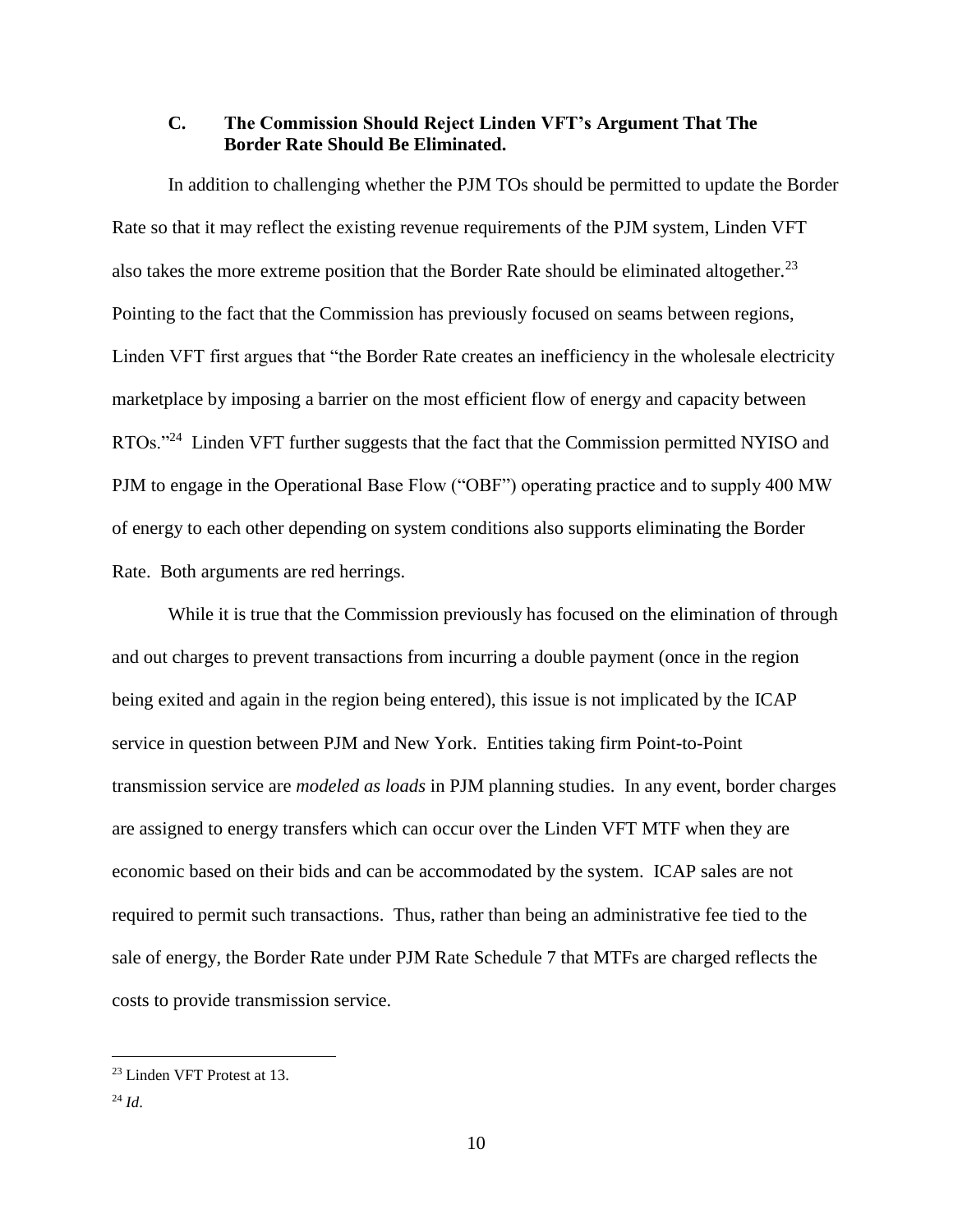Likewise, the OBF operating practice highlighted by Linden VFT was developed by PJM and the NYISO to address short-term system conditions pending completion of selected transmission upgrades on the PJM system. It was expressly designed to meet operating needs and allow the two systems to operate more efficiently. Again, unlike firm Point-to-Point transmission service, it was not a component that was an integral part of the overall PJM system plan.

In short, the bases for both considerations raised by Linden VFT are fundamentally different than the reason MTFs using Point-to-Point transmission service to provide service to a neighboring region are charged the Border Rate. Accordingly, here, too, Linden VFT's arguments should be rejected.

#### **III. CONCLUSION**

For the foregoing reasons, the Commission should reject Linden VFT's arguments supporting its continuing attempts to escape its fair share of RTEP costs while continuing to derive the benefits of allowing its customers to deliver energy and ICAP over its MTF to the NYISO.

Respectfully submitted,

#### *David B. Johnson*

David B. Johnson Read and Laniado, LLP Counsel for Independent Power Producers of New York, Inc. 25 Eagle Street Albany, New York 12207 Telephone: 518-465-9313 Facsimile: 518-465-9315 DBJ@readlaniado.com

Dated: July 19, 2019